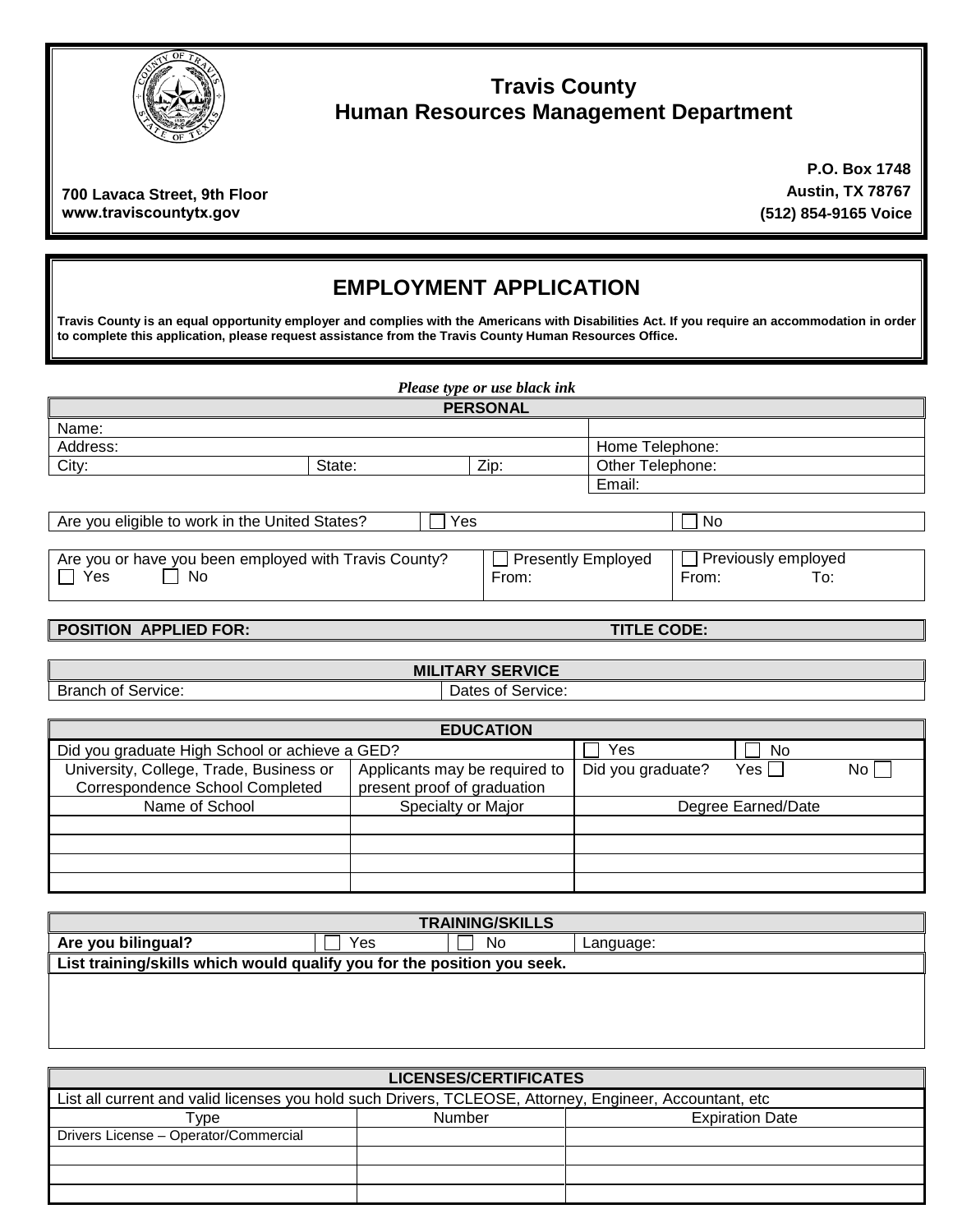## **EMPLOYMENT HISTORY**

**List all employment (including military service) years relevant to the position for which you are applying. Begin**  with your present or most recent job and work back. Add sheets as needed.<br>Job Title: **Supervisor Name/Title: Job Title:** Supervisor Name/Title:<br> **Supervisor Name/Title: Supervisor Name/Title: Supervisor Name/Title: Number of Employees Number of Employees Supervised: Address: Employment Dates: (Month, Year)** City, State, Zip: **From:** From: To: 70:<br>
Fig. To: 2011 Employer Telephone: To: 2012 To: 2014 To: 2014 To: 2014 To: 2014 To: 2014 To: 2014 To: 2014 To: 2014 To: 2014 To: 2014 To: 2014 To: 2014 To: 2014 To: 2014 To: 2014 To **Employer Telephone:**<br> **Full-time** Part-time<br> **Full-time** Part-time<br> **May we contact this emple** May we contact this employer?  $\Box$  Yes  $\Box$  No

**Reason for leaving:** 

| <b>Job Title:</b>           | <b>Supervisor Name/Title:</b>          |                         |
|-----------------------------|----------------------------------------|-------------------------|
| Employer:                   | <b>Number of Employees Supervised:</b> |                         |
| Address:                    | <b>Employment Dates: (Month, Year)</b> |                         |
| City, State, Zip:           | From:                                  | To:                     |
| <b>Employer Telephone:</b>  | Part-time<br>Full-time                 | Salarv: \$              |
| <b>Description of Work:</b> | May we contact this employer?          | <b>Yes</b><br><b>No</b> |
|                             |                                        |                         |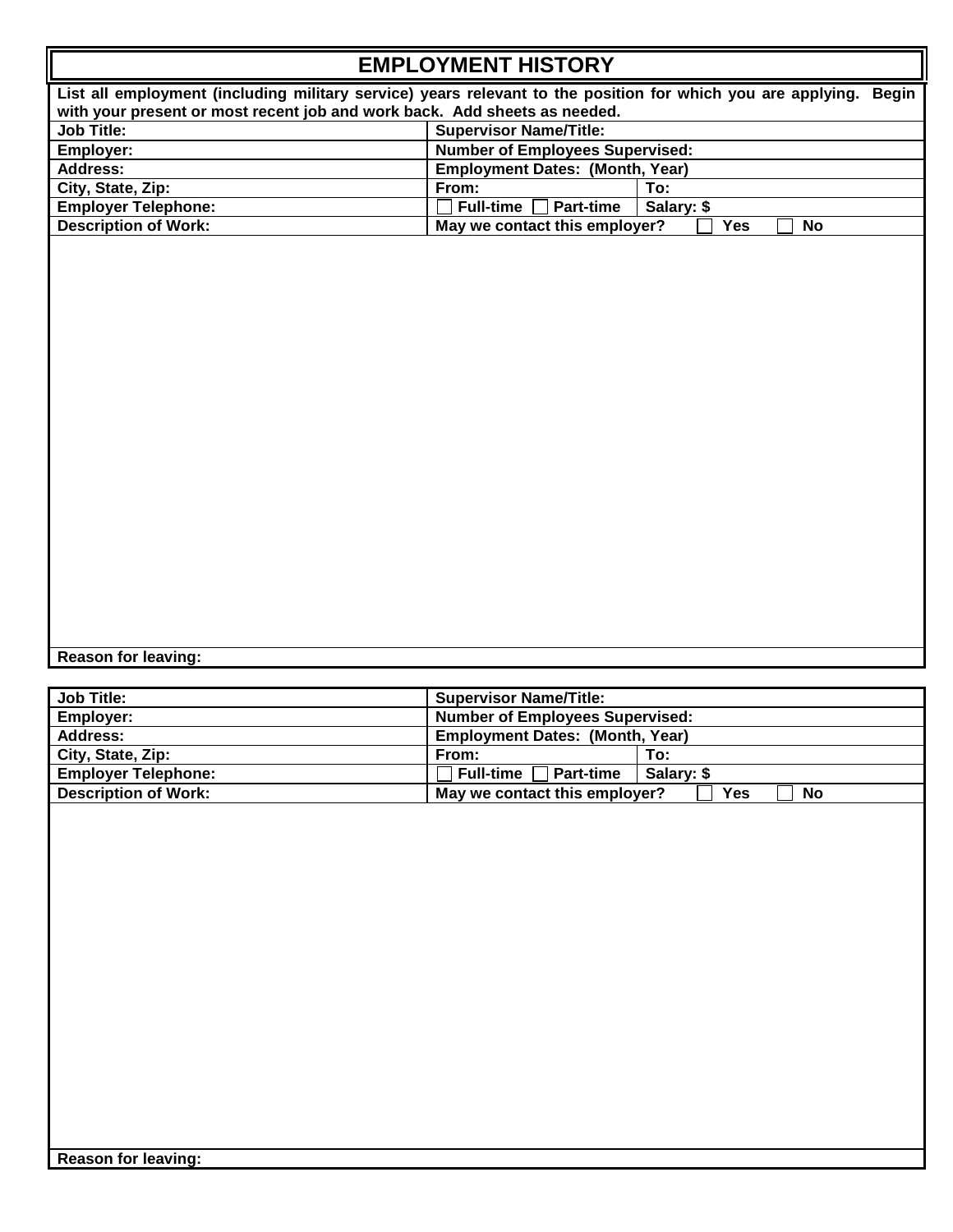|                                                                                                             | <b>EMPLOYMENT HISTORY, continued</b>   |                         |
|-------------------------------------------------------------------------------------------------------------|----------------------------------------|-------------------------|
| List all employment (including military service) years relevant to the position for which you are applying. |                                        |                         |
| <b>Job Title:</b>                                                                                           | <b>Supervisor Name/Title:</b>          |                         |
| Employer:                                                                                                   | <b>Number of Employees Supervised:</b> |                         |
| Address:                                                                                                    | <b>Employment Dates: (Month, Year)</b> |                         |
| City, State, Zip:                                                                                           | From:                                  | To:                     |
| <b>Employer Telephone:</b>                                                                                  | <b>Part-time</b><br>Full-time $ $      | Salary: \$              |
| <b>Description of Work:</b>                                                                                 | May we contact this employer?          | <b>Yes</b><br><b>No</b> |
|                                                                                                             |                                        |                         |
|                                                                                                             |                                        |                         |
|                                                                                                             |                                        |                         |
|                                                                                                             |                                        |                         |
|                                                                                                             |                                        |                         |
|                                                                                                             |                                        |                         |
|                                                                                                             |                                        |                         |
|                                                                                                             |                                        |                         |
|                                                                                                             |                                        |                         |
|                                                                                                             |                                        |                         |
|                                                                                                             |                                        |                         |
|                                                                                                             |                                        |                         |

**Reason for leaving:** 

| <b>Job Title:</b>           | <b>Supervisor Name/Title:</b>          |                  |
|-----------------------------|----------------------------------------|------------------|
| <b>Employer:</b>            | <b>Number of Employees Supervised:</b> |                  |
| Address:                    | <b>Employment Dates: (Month, Year)</b> |                  |
| City, State, Zip:           | From:                                  | To:              |
| <b>Emplover Telephone:</b>  | <b>Full-time I</b><br><b>Part-time</b> | Salary: \$       |
| <b>Description of Work:</b> | May we contact this employer?          | <b>No</b><br>Yes |

#### **Reason for leaving:**

| <b>Job Title:</b>           | <b>Supervisor Name/Title:</b>          |            |
|-----------------------------|----------------------------------------|------------|
| Employer:                   | <b>Number of Employees Supervised:</b> |            |
| Address:                    | <b>Employment Dates: (Month, Year)</b> |            |
| City, State, Zip:           | From:                                  | To:        |
| <b>Employer Telephone:</b>  | Full-time Part-time                    | Salary: \$ |
| <b>Description of Work:</b> | May we contact this employer?          | Yes<br>No  |
|                             |                                        |            |